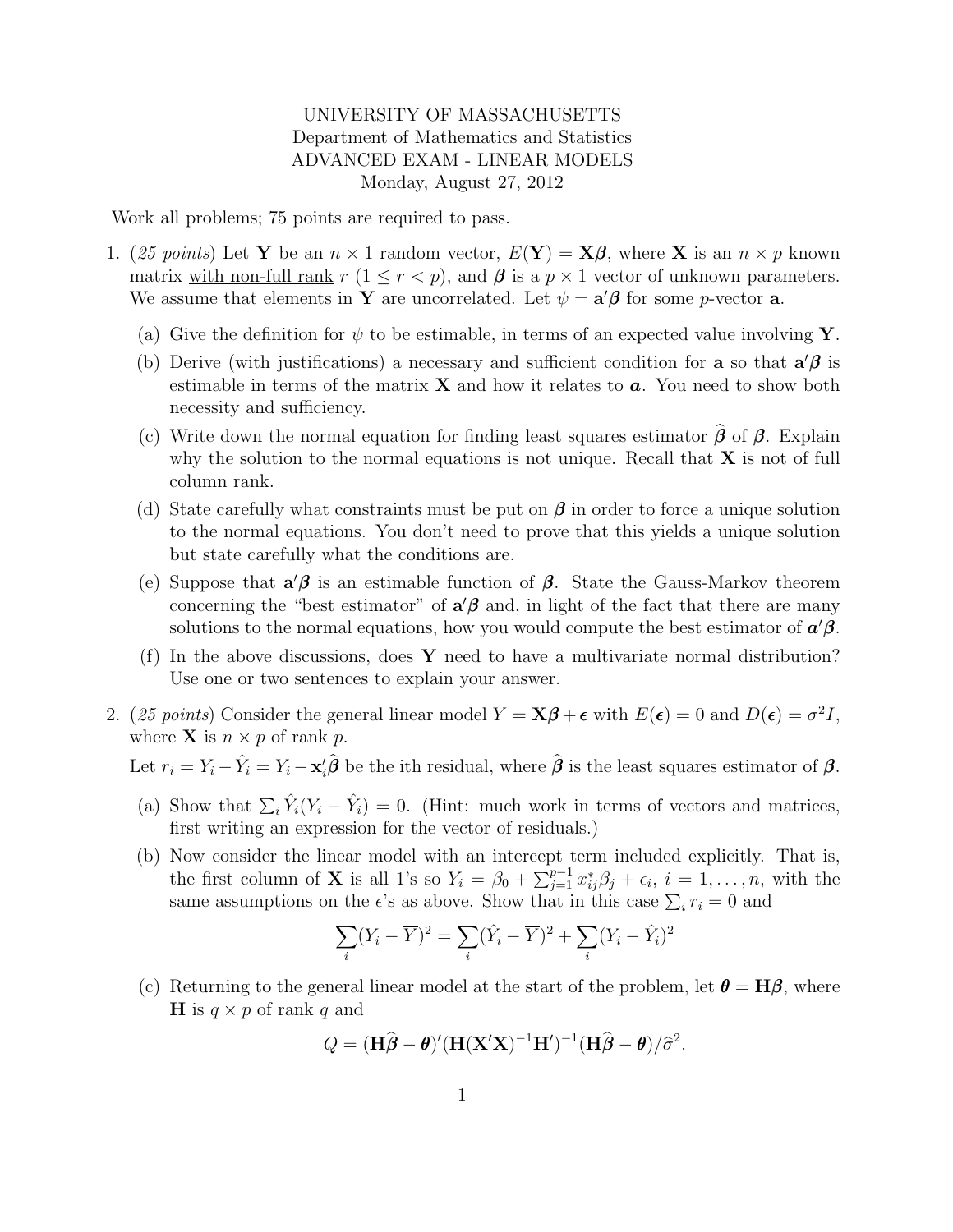- i. What is the distribution of Q? State what general result you are applying and how it applies here. (You can use the fact that  $(n - p)\hat{\sigma}^2/\sigma^2$  is distributed chi-square with  $n - p$  degrees of freedom and  $\hat{\sigma}^2$  is independent of  $\hat{\beta}$ .)
- ii. In order to generate simultaneous Scheffe confidence intervals, Q can be written as a maximum over all  $q \times 1$  vectors  $\mathbf{c} \neq \mathbf{0}$  of  $f(\mathbf{c}, \hat{\boldsymbol{\beta}}, \mathbf{H}, \boldsymbol{\theta}, \mathbf{X}, \hat{\sigma}^2)$  for some function f. Write out what that function is and then show carefully how this, along with the distributional result of the previous part, can be used to generate simultaneous confidence interval for all linear combinations of the form  $c'\theta$ .
- 3. (25 points) Consider the two-factor model with one observation per cell with

$$
Y_{ij} = \mu + \alpha_i + \beta_j + \epsilon_{ij}, i = 1 \text{ to } A, j = 1 \text{ to } B,
$$

with no restrictions put on the  $\alpha_i$ 's and  $\beta_j$ 's.

- (a) Write out the normal equations for estimating the parameters (hint: you can do this without having to write out  $X'X$  explicitly).
- (b) Characterize what linear combinations of the parameters are estimable. Use this to argue that  $\theta_{ij} = \mu + \alpha_i + \tau_j$  is estimable.
- (c) Use your previous result to prove what linear combinations of the  $\alpha_i$ 's are estimable.
- (d) Explain what constraints you can use to force a unique solution to the normal equations? (Note: the constraints are not unique).
- (e) Use constraints to find a unique solution to the normal equations and from this obtain the BLUE of  $\theta_{ij}$  as given in part b).
- (f) Use your solution to the previous part to find an explicit expression for SSE and then for  $\hat{\sigma}^2$ .
- 4. (25 points) Consider the one-factor random effects model  $Y_{ij} = \mu + A_i + \epsilon_{ij}$  where  $i =$  $1, \ldots I > 2, j = 1, \ldots, J > 2, \mu$  is a fixed unknown parameter and the  $A_i$  and  $\epsilon_{ij}$  are independent normal random variables with mean 0,  $Var(A_i) = \sigma_A^2 > 0$  and  $Var(\epsilon_{ij}) =$  $\sigma_{\epsilon}^2 > 0.$

Define

$$
\mathbf{Y} = \begin{bmatrix} \mathbf{Y}_1 \\ \mathbf{Y}_2 \\ \vdots \\ \mathbf{Y}_I \end{bmatrix} \text{ with } \mathbf{Y}_i = \begin{bmatrix} Y_{i1} \\ Y_{i2} \\ \vdots \\ Y_{iJ} \end{bmatrix}.
$$

Let

$$
F = \frac{S_1^2/(I-1)}{S_2^2/I(J-1)}
$$

be the usual F-statistic for testing  $H_0$ :  $\sigma_A^2 = 0$ , where  $S_1^2 = J \sum_i (\bar{Y}_{i.} - \bar{Y}_{..})^2$  and  $S_2^2 =$  $\sum_i \sum_j (\bar{Y}_{ij} - \bar{Y}_{i.})^2$ .